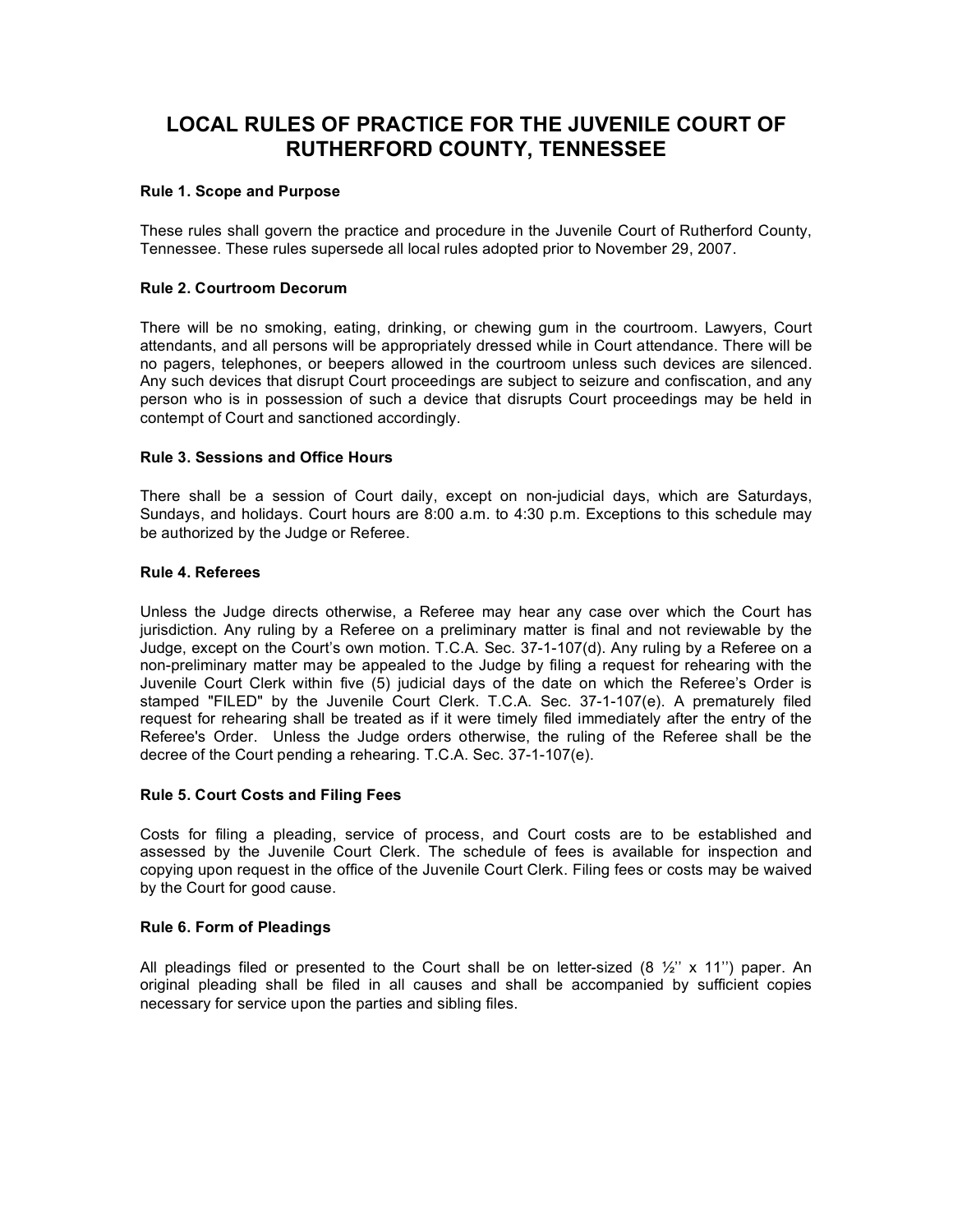#### **Rule 7. Intake, Service of Process, Subpoenas, and Other Documents**

(a) All process shall be delivered to the office of the Juvenile Court Clerk for service of process to be completed by any means reasonably sufficient to insure that the parties have notice pursuant to statute.

(b) Unless the Court orders otherwise, every pleading or other document filed with the Court subsequent to the original Petition shall be served on all parties and shall contain a Certificate of Service. The Certificate of Service shall contain the date and manner of service and the names and locations of each person served.

(c ) After service of process has been effectuated by personal service for an initial scheduling and the party has presented him/herself to the Court, subsequent notice may be made by mail or in open Court. All parties shall appear at all proceedings unless excused by the Judge or Referee.

(d) In delinquent/unruly cases, when a detention hearing is needed, the Petition(s) at issue must be filed with the Juvenile Court Clerk by 10:00 a.m. on the morning of the detention hearing. For non-detention hearings, the Petition(s) must be filed at least five (5) judicial days before the hearing.

(e) In paternity cases, no case will be set for hearing until the party seeking the hearing files a completed "Personal Family History" form with the Juvenile Court Clerk. This form will be made available to parties by the Juvenile Court Clerk.

## **Rule 8. Record of Proceedings**

The Court will record all hearings which must, by law, be recorded. Audio recordings will be maintained by the Court for a period of ninety (90) days. In the discretion of the Court, copies of audio recordings may be released to attorneys of record or court reporters. Any such party who desires to obtain a copy of a recording shall submit a written request to the Court, setting forth the reasons supporting the party's need to review the recording.

## **Rule 9. Scheduling of Hearings and Continuances**

(a) At any time prior to the trial date upon motion of any party or on its own motion, the Court may refer any appropriate case for mediation.

(b) Cases may be continued only by leave of the Court. Cases will not be continued except for good cause. All cases continued by leave of the Court will be by written Order stating the reason for the continuance, at whose instance, and the date of reassignment. Agreed continuances shall be by Order signed by counsel for all parties and shall specify a new hearing date. It is the responsibility of the party requesting the continuance to notify all other parties and witnesses under subpoena of the continuance and the reset date.

(c ) No case shall be "continued indefinitely."

(d) Absence of a witness will not be grounds for a continuance unless the witness has been properly served with a subpoena in accordance with these rules and the Rules of Civil Procedure.

(e) When a case is set without objection to having it set, failure to have completed discovery, unavailability of counsel on the hearing date, inability to take depositions, or failure to have completed any other trial preparation will not be grounds for a continuance, except for good cause shown prior to the hearing date. In any case which is continued, the Court may award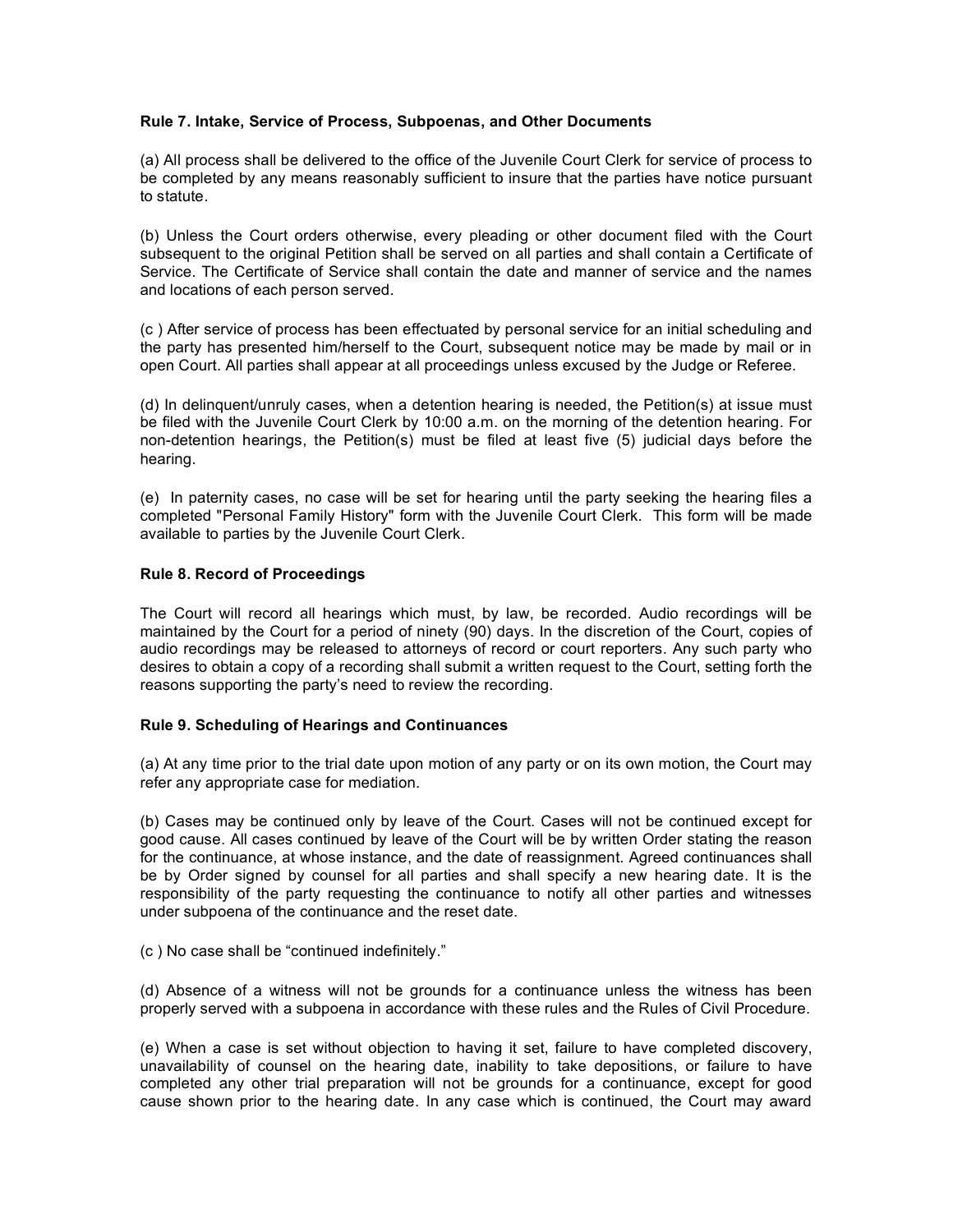expenses and attorney's fees, including compensation to witnesses for lost income and/or travel expenses and tax the same as Court costs.

(f) All dispositional hearings shall occur immediately after the adjudication of a Petition unless the Court deems otherwise. The Court may, upon proper motion or on its own motion, set a later dispositional date.

(g) All cases in which the State has announced its intention to transfer the case to criminal court shall be set for a transfer hearing within ninety (90) days of the date on which the child is taken into custody or the Petition is filed, whichever is earlier.

Counsel may petition and the Court for good cause may grant, extensions in the time limit for the hearing. In reviewing such a request, the Court will consider the reason for the request, circumstances of the case, the well being of the child, and whether delaying a hearing on the case will affect other related cases in other courts.

If a child is detained beyond the statutory ninety (90) day time period, upon appropriate application to the Court by the attorney for the child, the Court will entertain a Motion to Set Bond.

## **Rule 10. Guardian** *ad litem* **and CASA**

(a) The Court may appoint a Guardian *ad litem* either on its own motion or at the request of any party when the Court deems such an appointment to be appropriate.

(b) The Court may also appoint CASA (Court Appointed Special Advocate) to act on behalf of a child in determining the best interest of the child in any action pending before the Court. Any party to a proceeding may request that CASA be appointed to the case. For the purpose of notice, CASA shall be deemed a party that must be notified of hearings and staffings.

## **Rule 11. Motions**

(a) Unless otherwise docketed, motions will be set by the Juvenile Court Clerk on a designated motion day. Legal argument may be heard and agreements announced on the motion docket. Each side is allowed a maximum of fifteen (15) minutes to present all motions. Motions which cannot be heard within thirty (30) minutes shall not be set on a motion day without leave of the Court. Briefs and responses may be required at the discretion of the Judge or Referee.

(b) Motions shall be filed at least five (5) days prior to the hearing date thereon, unless all parties waive the five-day requirement or special approval from the Court is obtained prior to the filing.

(c ) If attorneys are directed to prepare an Order, such Order must be filed within fifteen (15) judicial days of the hearing.

(d) In Delinquency Proceedings, the following issues must be raised via written motion prior to the trial or transfer hearing: motions to suppress evidence; request for discovery and inspections; and requests for a severance or consolidation of charges or defendants. Failure of a party to raise defenses or objections or to file motions required prior to trial shall constitute waiver thereof, but the Court for good cause may grant relief from the waiver.

(e) Attorneys filing motions to depose victims in neglect, abuse, or sexual abuse cases, or children in custody cases where neglect, abuse, or sexual abuse is alleged, shall provide notice to the District Attorney and criminal defense counsel when the attorneys are aware that a criminal case is pending regarding the same matters.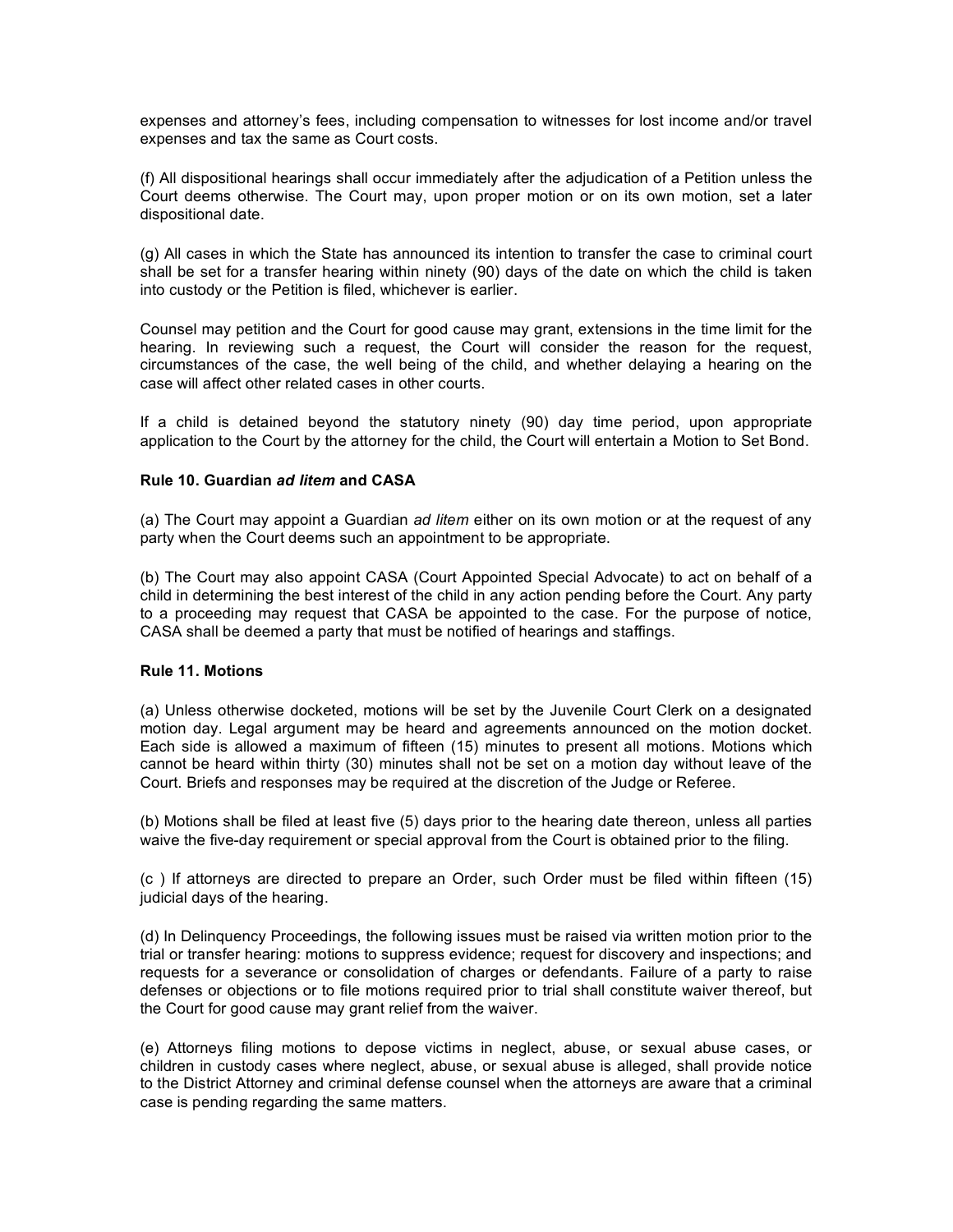#### **Rule 12. Discovery**

(a) Local Rule for Discovery - Non-Delinquent Cases: Parties shall act in good faith to share information without a formal request for discovery. The Court will, however, allow discovery upon motion by either party, being timely filed, and upon good cause shown. Discovery may then be allowed under such terms and conditions as the Court may prescribe.

(b) Local Rule for Discovery - Delinquent Cases: In all delinquent proceedings where the complainant is the State, the attorney for the child, upon request, shall be given access to inspect and/or copy, or be informed of all matters in the possession or control of the State which would be discoverable in criminal court under the Rules of Criminal Procedure. To the extent possible, discovery shall be done informally.

## **Rule 13. Pre-Trial Exchanges and Briefs**

(a) Private Cases: In all non-State cases set for trial, adjudication, or disposition, lists of all witnesses and exhibits (other than impeachment and rebuttal witnesses and exhibits) shall be filed with the Juvenile Court Clerk and exchanged between counsel at least three (3) full judicial days prior to the hearing. Witnesses and exhibits not listed may not be called/used except for impeachment or rebuttal purposes.

(b) State cases: In all cases in which the State of Tennessee is a party, lists of all witnesses and exhibits (other than impeachment and rebuttal exhibits) shall, upon request of any party, be exchanged between counsel at least three (3) full judicial days prior to the hearing. If requested, witness and exhibit lists not exchanged may not be used except for impeachment or rebuttal purposes.

(c ) Briefs: If a party desires to file a Pre-Trial Brief, such Brief shall be filed no less than three (3) full judicial days prior to the hearing. Responsive Briefs are not required, but may be filed no later than 24 hours prior to the hearing with a courtesy copy being sent directly to the Judge or Referee.

## **Rule 14. Preliminary Hearings in Dependency/Neglect Proceedings**

(a) Preliminary hearings in Dependency/Neglect proceedings shall be limited to two hours. Each side will be allowed a maximum of sixty minutes for opening, presentation of witnesses, crossexamination of adverse witnesses, and closing arguments.

(b) It is unnecessary for the Court to hear more of the Plaintiff's proof than is necessary to establish probable cause, and the Court may terminate the hearing at any time that probable cause has been established and the Defendant(s) have been afforded the opportunity to crossexamine the witnesses called by the Plaintiff and to present defense proof reasonably tending to rebut probable cause.

## **Rule 15. Ratification of Permanency Plans**

(a) If all parties are in agreement regarding the ratification of a Permanency Plan, it is not necessary for a ratification hearing to be held. Rather, the Permanency Plan may be signed by all parties and lodged with the Juvenile Court Clerk for entry, as if it were an Agreed Order.

(b) Alternatively, the Department of Children's Services may lodge a proposed Permanency Plan with the Juvenile Court Clerk, along with a Notice of Filing containing a Certificate of Service to all parties. If no party files an objection with the Juvenile Court Clerk within five (5) judicial days of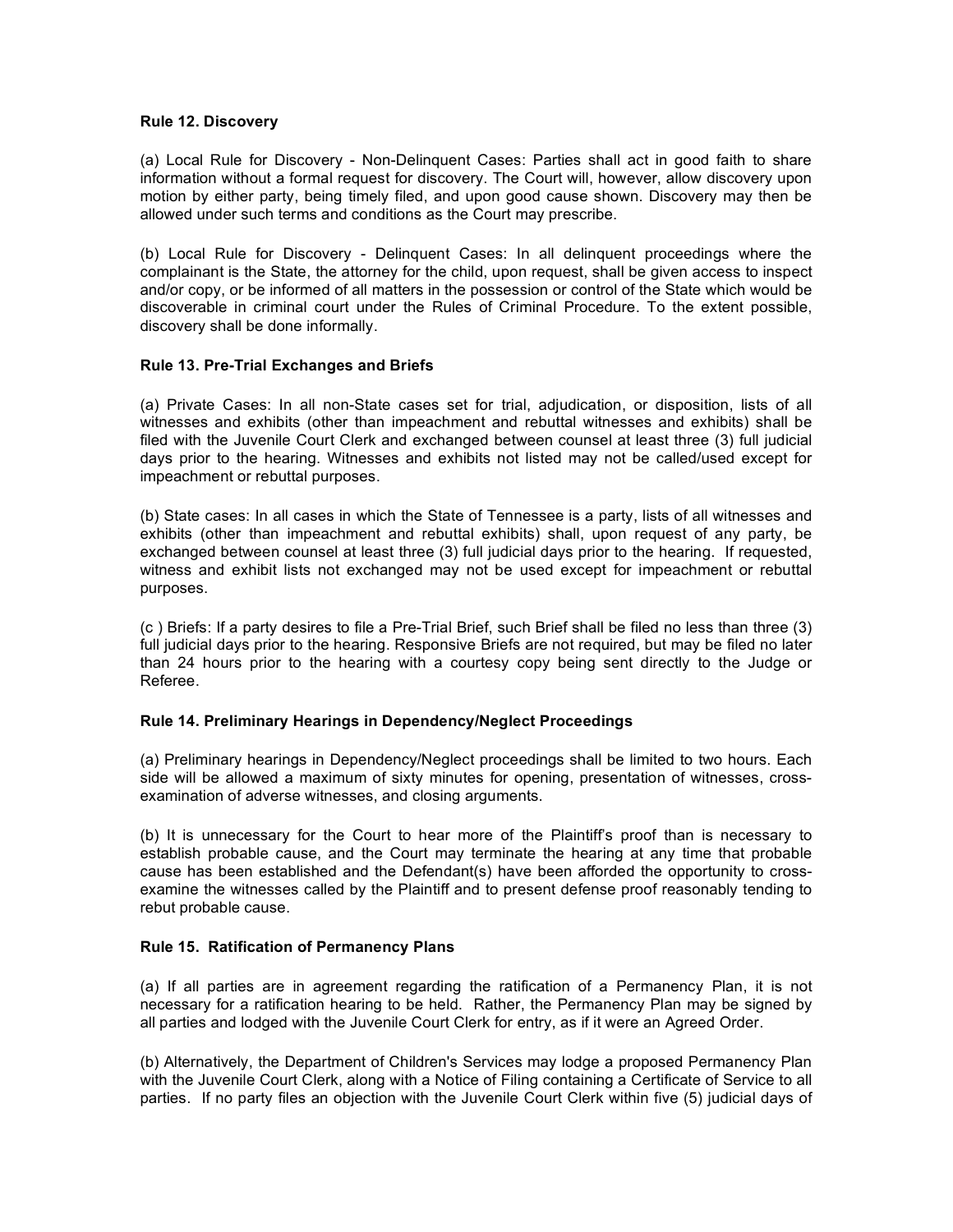the date on which the Notice of Filing is filed, the Court will summarily ratify the proposed Permanency Plan without further hearing. If an objection is filed by any party, a ratification hearing will be held by the Court.

## **Rule 16. Mediation, Parenting Plans, and Parenting Classes**

Parties shall be made aware that mediation services are available and may be ordered at the discretion of the Court in contested cases. The Court may also order that a Parenting Plan be submitted and incorporated by reference into any final Order. Additionally, the Court may order parents to complete parenting classes in any case, including Delinquent/Unruly cases.

# **Rule 17. Extraordinary Relief**

(a) Protective Custody Orders and Temporary Restraining Orders: Persons seeking a Protective Custody Order or Temporary Restraining Order shall first file a Petition with the Juvenile Court Clerk. The Court will then determine whether the matter is an emergency and should be considered immediately *ex parte* or whether all parties can be given notice and the opportunity to be heard. When the opposing party has counsel of record, the party seeking the *ex parte* Order shall endeavor to give counsel notice that he or she will be seeking an *ex parte* Order. Exceptions to this rule include situations where time is of the essence and the best interest or welfare of the child(ren) will be compromised if notice is given. Such notice as the circumstances permit shall be given. Where no notice is given and counsel for the opposing party is known, parties seeking an *ex parte* Order should present an affidavit showing why it was not possible to give notice.

(b) Granting of Age Waiver for Marriage License: The Court may determine whether to grant judicial consent to the removal of the time and/or age requirement for the marriage license.

(c ) Request for Consent to Abortion: The Court may determine whether to grant judicial consent to abortion upon proper application consistent with the procedure of Rule 24, *Rules of the Supreme Court of the State of Tennessee*.

(d) Request for Authorization for Use of Child in Law Enforcement Operation: The Court may determine whether to grant permission to use a child in a law enforcement operation.

(e) Handling of Criminal Injuries Compensation Awards for Minors: Where an attorney has been directed by the Tennessee Claims Commission or the Division of Claims Administration to turn over criminal injury compensation awards to the Juvenile Court Clerk's Office, said money shall be accompanied by a Petition and Order directing the Clerk to establish an account for the minor child. The Petition shall state the child's name, social security number, and that the funds are a result of criminal injury compensation award, and the amount that is to be tendered into the Court. The Petition will also request that the funds be placed in an interest-bearing account for the benefit of the minor child. The Order shall contain the following provisions: the child's name; when the money came into the Court; the amount being tendered into the Court; that the same shall be placed in an interest-bearing account; that to encroach upon the funds, a motion must be filed setting forth the need for the funds; the location of the account; and a certificate of service to the custodian of the minor child and any other appropriate individuals.

Form petitions meeting the requirements of this rule may be obtained from the Juvenile Court Clerk's office. Encroachment of the funds shall be allowed for any injury-related expenses specifically contemplated by the claims commission in granting the compensation award. Encroachment on the funds may also be allowed for unusual medical expenses (e.g., eyeglasses or braces) or unusual educational opportunities (e.g., school field trips), or with good cause shown, other needs. In order to obtain encroachment on the funds, the custodian or other appropriate individuals must file a motion with the Juvenile Court Clerk. The motion shall state the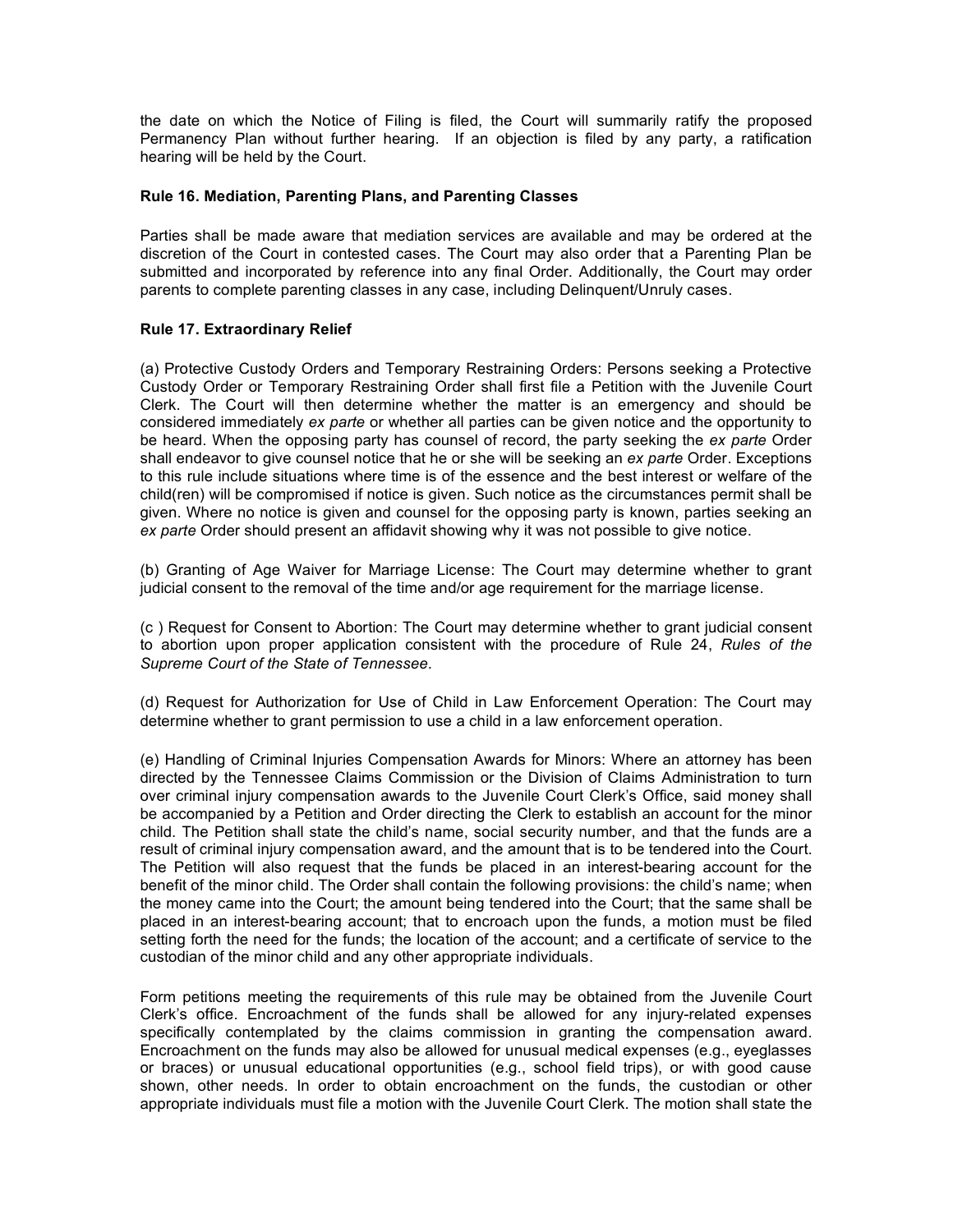child's name, the amount of money currently being held in the Juvenile Court Clerk's office for the benefit of the minor child, the particular need or expense for which disbursement is sought, and the amount sought. A written estimate or other appropriate documentation of the specific amount requested should be attached to the motion.

The Juvenile Court Clerk's office shall ensure that the attorney who represented the child in obtaining the compensation award is served with a copy of any motion to encroach. The attorney shall either appear at the hearing on the motion or the custodian or individual petitioning the Court to encroach shall be placed under oath and shall testify as to the child's need. If the Court grants the motion, an Order shall be entered reflecting the date, the amount of the disbursement, and to whom the check(s) are to be made payable. In the event that the check is to be made payable to a health care provider or to the school or other appropriate person, the Juvenile Court Clerk's office shall be charged with the responsibility of obtaining the address of the health care provider, the school or other appropriate person or agency and forwarding the check directly to them. In the event the sum is made payable to the custodian or other appropriate individual, that person shall be responsible for making an accounting to the Court within thirty (30) days of the date of the hearing as to how the money was spent. In these situations, the Court shall direct a deputy clerk to monitor the file and issue a Show Cause Order in the event the custodian or other appropriate individual does not make the required accounting.

## **Rule 18. Dormant Cases**

To expedite cases, the Court may take reasonable measures to purge the docket of old cases where the cases have been dormant for an extended time.

## **Rule 19. Orders and Decrees**

(a) Unless otherwise directed, the prevailing party shall draw the Order and file the same within fifteen (15) judicial days of the hearing (excluding non-judicial days). All Orders must include a certificate of service to all parties.

(b) Any Agreed Order that is announced in Court on the record does not have to be circulated to parties for their signatures prior to being lodged with the Juvenile Court Clerk. However, such Orders must state in the body of the Order that the agreement was announced in open Court.

(c ) Required Additional Language for Non-Preliminary Referee Orders. The following language should be inserted in all non-preliminary Referee Orders: "This Order may be appealed to the Juvenile Court Judge by filing a request for rehearing with the Juvenile Court Clerk within five (5) judicial days of the date on which this Order was entered. This Order must be obeyed until the Judge rules otherwise. ANY FAILURE TO COMPLY WITH THIS REFEREE'S ORDER IS PUNISHABLE BY CONTEMPT, FOR WHICH THE PENALTIES MAY INCLUDE A FINE AND/OR IMPRISONMENT."

## **Rule 20. Restitution**

(a) The Court may order restitution in Delinquency cases. Restitution is limited to a maximum of one thousand dollars (\$1,000.00) per juvenile for each delinquent act. The Court may limit discovery pertaining to restitution if it determines that the information sought is unreasonably cumulative or duplicative, or is obtainable from some other source that is more convenient, less burdensome, or expensive, or the discovery sought is unduly burdensome or expensive, taking into account the needs of the child and the case.